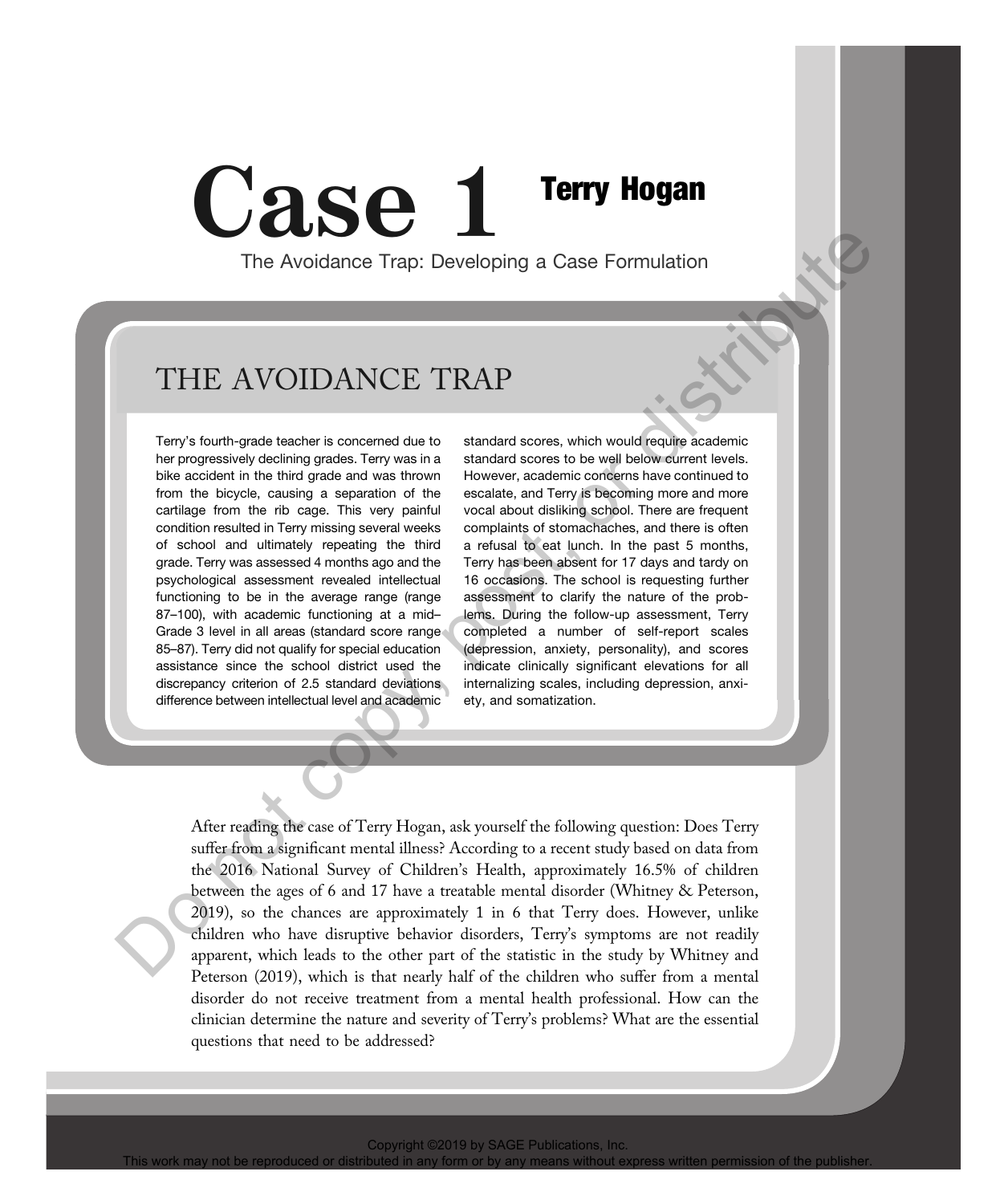60 Introduction: Understanding the Complexities of Child and Adolescent Psychopathology

Since a clinician's theoretical perspective can influence decisions, it is very important that clinicians are aware of their own theoretical biases in forming their opinions. Looking at a case through a set of theoretically colored lenses can affect all aspects of information processing, from hypothesis testing to treatment. The influence of theory on practice will become increasingly clear as case formulations are constructed from various theoretical viewpoints and applied to the case of Terry Hogan. The following exercise will provide a step-by-step look at how a case formulation would be developed and applied to this case.

Stage 1: Problem Identification: A Question of "What." At this stage, the clinician must ask the question, "What is Terry's problem?" However, this is often more complicated than it looks. For example, although Terry's poor academic progress was the initial concern, a very different set of problems eventually unfold that provided increased insight into the high rates of absenteeism and an increasingly negative attitude toward school.

Stage 2: Problem Interpretation/Understanding: A Question of "Why." At this stage of the process, the clinician draws on information from Terry's developmental and family history to provide a snapshot of Terry's history that can provide vital information regarding potential genetic factors that may suggest a vulnerability to some manifestations of behaviors (family pathology) or circumstances (family or school history), which might add to understanding how the problem evolved and what is maintaining the problematic behavior. At this point, it is also important to address any risks or protective factors that might help explain conditions that could exacerbate or moderate the problem. An understanding of the different theoretical perspectives can add to the depth and breadth of the analysis and hypothesis, and the ability to integrate information from these sources can contribute to our overall understanding and success in developing interventions based on the underlying dynamics involved. or pressing the best may not be realized or distributed are controlled in any form of the realized or distributed in any the realized or distributed in any the set of the publisher. A please in any the set of the publishe

Stage 3: Treatment Formulation: A Question of "How." Ultimately, our understanding of Terry's problem will help to inform treatment efforts regarding how to best address the problem based on our knowledge of evidence-based treatments that are most successful in dealing with problems of this nature. It will also be very important to integrate plans for monitoring and evaluating the effectiveness of the treatment plan in order to make any necessary changes.

#### Case Formulation: Applications to the Case of Terry Hogan

With the first goal of case formulation in mind, return to the initial description of Terry Hogan and reread the scenario with the following questions in mind:

- 1. What are Terry's main problems?
- 2. What is Terry's primary problem? Why has the problem developed (precipitating factors) and what is causing the problem to persist (maintaining factors)?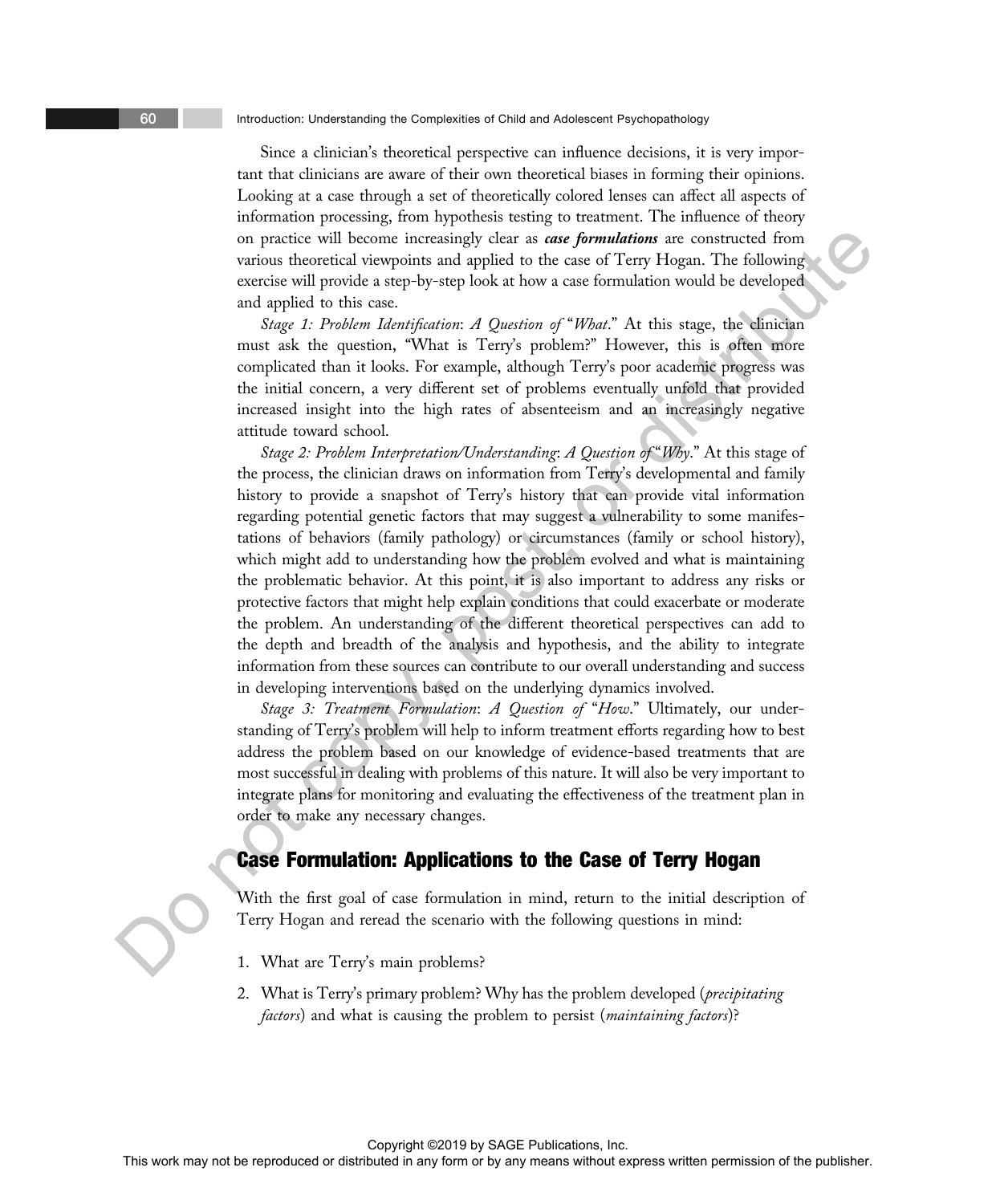3. What other information is needed to respond to the above questions? Is Terry a boy or girl? Read the scenario again to see if you can find the answer. Risk factors for males and females can be different, so Terry's gender may also be a factor in determining targets for intervention (Box C1.1).

## BOX C1.1 THINKING OUT LOUD

Although Terry is struggling academically, the initial assessment suggested that lack of academic progress was not due to lack of ability (intelligence was in the average range) but some

other factor that was contributing to her lack of performance (production). Terry said that she disliked school. Could lack of performance be attributed to lack of motivation, interest, and effort?

Based on the information to date, pinpointing the problem is not an easy task. In order to understand the problem, it is necessary to delve into the information and focus on behavior patterns that are most likely to yield relevant insights into Terry's difficulties. Based on the latest assessment results, the psychologist records the following impressions:

During the follow-up assessment session, Terry seemed even more agitated than she had been previously. She appeared pale and had dark circles under her eyes. When asked about school, she said that things were worse than before (referring to 4 months ago). Her younger sister, Lilly, is now in the same grade and even though they are in different classrooms, her younger sister is a constant reminder of her failure. Terry said the family was living with her grandparents until last week. She said her grandfather gets "too angry" at her and yells a lot. Just before they moved out, her grandfather had taken the belt out to hit her and she ran out the front door and down the street. She said she did not care if she was hit by a car, it was better than being hit by him. When asked about her absenteeism, Terry said that she felt sick a lot. She also mentioned that her back hurt because she had been sleeping on a sofa bed that has a bar across the middle that digs into her back at night and wakes her up, so she cannot sleep very well. The state of the results of the reproduced or distributed or distributed in any form or between  $\alpha$  any means we reproduced a state of the publisher and the publisher and the publisher in any means we reproduced a state

Her mother is a waitress who works long hours some nights. Since they are no longer living with her grandparents, Terry and her sister now go to the restaurant to eat their dinner and then walk home with their mother when she is finished with work. She said that the restaurant can be noisy, so it is hard to do her homework. Terry's father is a truck driver and is often away. When asked about friends, Terry said she used to have some friends, but when she repeated the third grade, they would not play with her anymore because she was only a third grader. Terry's favorite pastime is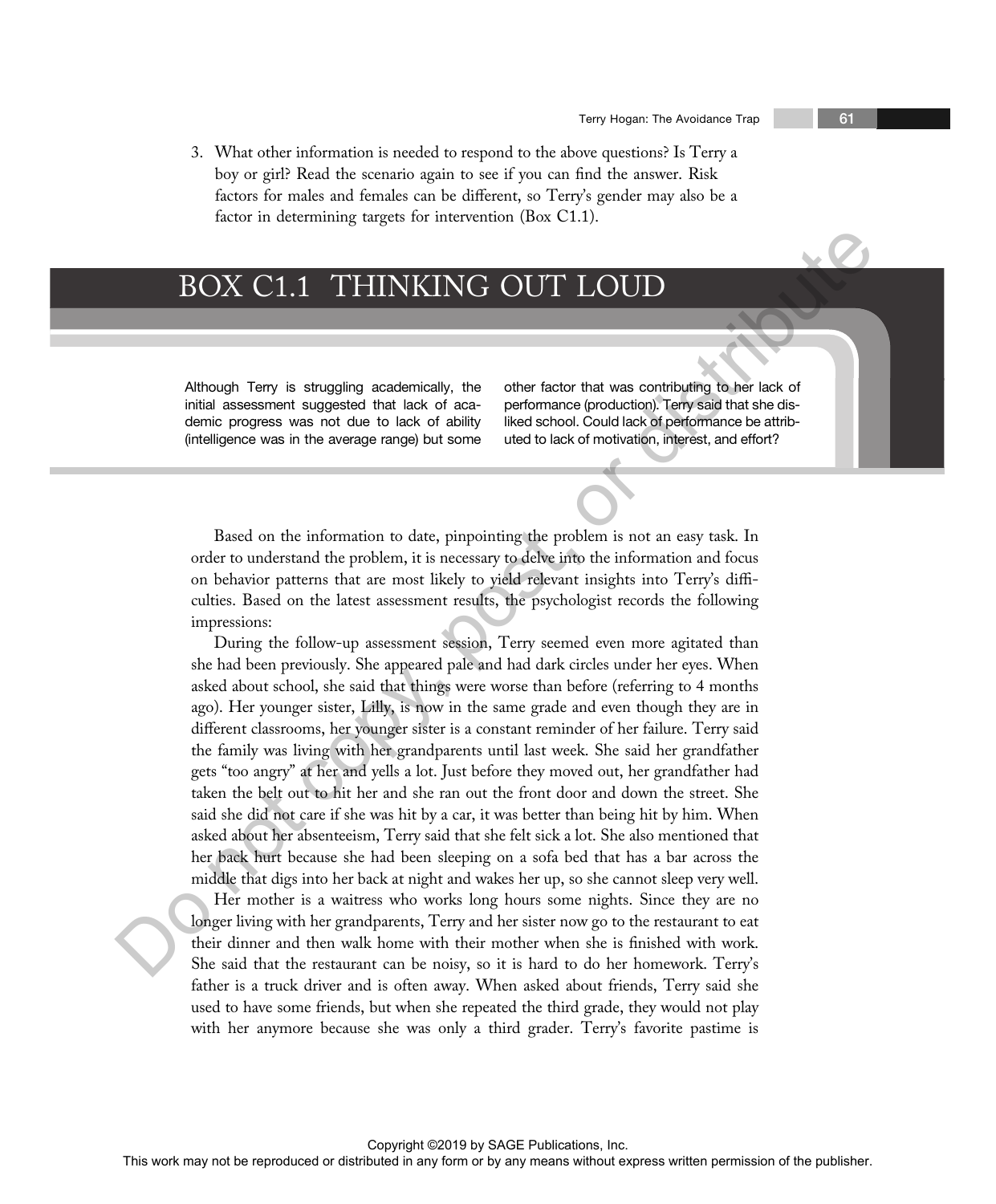watching TV. She said that she liked to watch Disney movies because "they always have a happy ending, not like most things."

# Reason for Referral

Although the original reason for referral was academic concerns, it is becoming increasingly apparent that academic problems are more a symptom than a cause of Terry's difficulties. Further investigation is necessary in order to probe different hypotheses and provide an opportunity to develop case formulations from different theoretical perspectives. Information on family history, which would usually be obtained at the beginning of the case, is still lacking, since Terry's mother has not yet met with the school psychologist.

# Assessment Results

Terry's responses to the Revised Children's Manifest Anxiety Scale (RCMAS-2) indicated significant levels of social anxiety (feelings of isolation from peers and feelings of inadequacy compared to other girls her age). On the Child Depression Index (CDI-2), scores for total depression, negative mood, ineffectiveness, and anhedonia were all in the clinically significant range. There were indications of suicidal ideation, although Terry stated that she "would not do it." Although responses to the Personality Inventory for Youth (PIY) revealed a valid profile (nondefensive), there were also indications of a potentially exaggerated response profile. Responses indicated little pleasure derived from academics and school-based activities, high scores for distractibility and concentration problems, and tendencies to be irritable and impatient. Terry admitted to having problems with compliance issues and following the rules. She endorsed many somatic complaints often associated with anxiety and depression (frequent headaches, stomachaches, dizziness, fatigue), placing her score on the somatic scale in the clinically significant range. Terry's profile suggested that when psychologically distressed, she tended to show physical responses, such as feeling ill, loss of appetite, and sleep disturbance. Responses to the family dysfunction scale revealed that she was unlikely to view her home as a source of satisfaction and instead saw home as conflicted and fragmented. Responses suggested a troubled relationship with her parents, who she describes as argumentative, frequently absent, and in disagreement with each other. Responses indicated that one or both of her parents might drink to excess or demonstrate other signs of less than stable emotional adjustment. **The computer or the reproduced or distributed in a control or the reproduced in a control or the reproduced or distributed in a control or the state of the publishes and provide in a control or the location of the publis** 

Terry's teacher completed the Behavioral Assessment System for Children (BASC-2), a rating scale of behavioral and emotional problems in children. Unfortunately, the parent version of the scale had not been returned to the school, despite several calls. Similar to Terry's responses, her teacher also confirmed clinically significant concerns on all internalizing scales, including total internalizing problems, depression, anxiety, somatization, learning problems, and withdrawal (tendency to evade others and avoid social contact).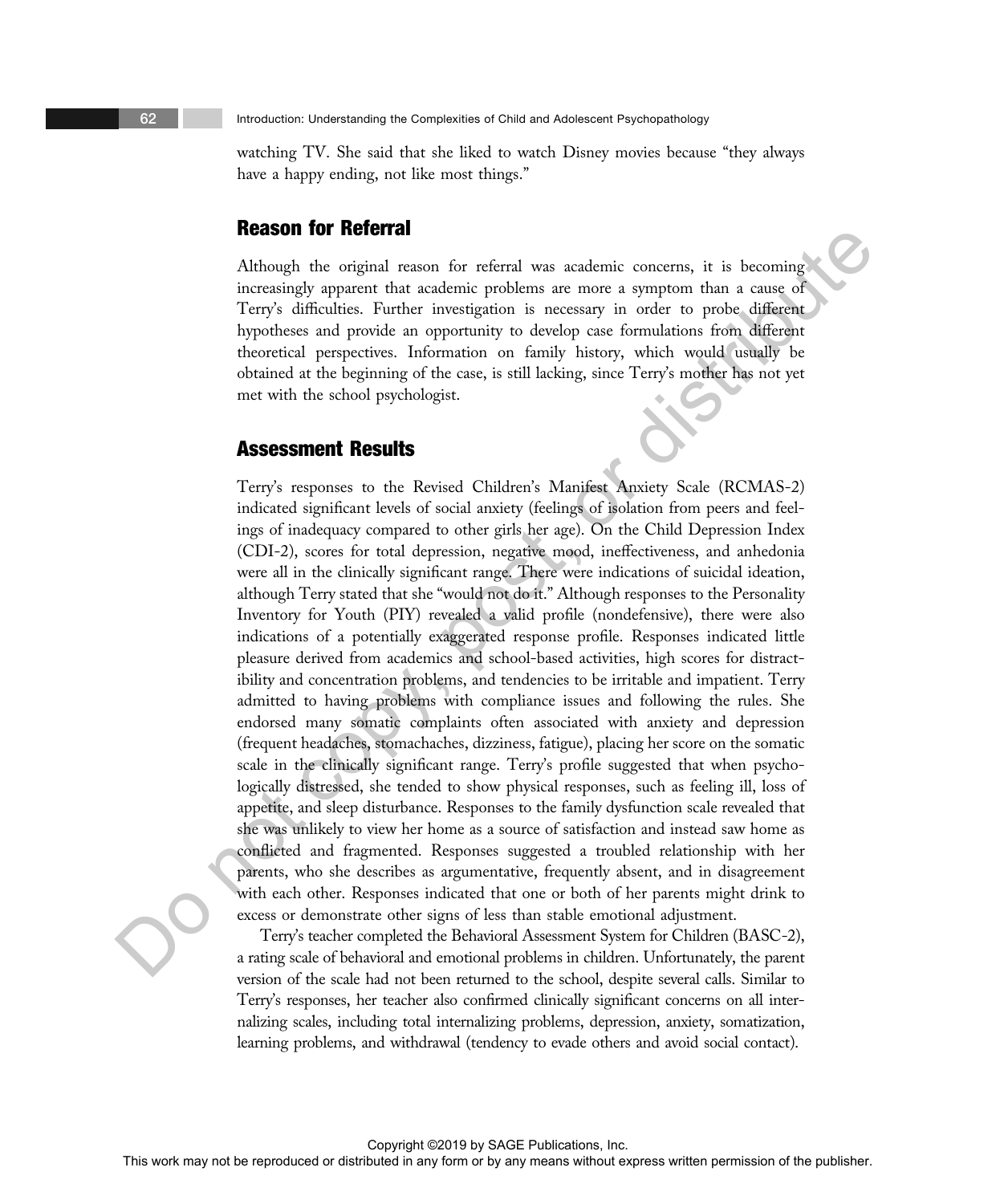Based on the assessment results, the psychologist had a growing concern that Terry was experiencing many symptoms of depression, anxiety, and somatization. However, why these problems were occurring and seemingly escalating could only be speculated until there was contact with Terry's family. The school psychologist made several attempts to contact Mrs. Hogan.

Several weeks later, Mrs. Hogan agreed to meet with the school psychologist to discuss the assessment results. She provided a brief family history and answered most of the questions asked, although she was guarded in her responses. She explained that they had been living with her father for the past little while to ease financial burdens. She said he could be stubborn at times and blamed it on the Irish heritage. Her greatgreat-grandparents had emigrated from Northern Ireland at the time of the potato famine (mid-1800s) and worked as cheap labor in the United States, as did many who settled in America. She said that she had kept the name Hogan, not taking her husband's name, because the name means "warrior" and she was a fighter. After these comments, she added, "I don't know why Terry does not live up to her name. She's a whiner and complainer; she's no warrior."

Shortly into the interview, Mrs. Hogan announced that the family was relocating to Tennessee at the end of the week to live with her sister's family, which would place them closer to her husband's new truck route. When the assessment results were discussed, Mrs. Hogan became very defensive and stated that Terry was pretty good at pulling the wool over people's eyes, implying that Terry had the psychologist "fooled." She said that living with Terry had been difficult since the day she was born. Terry was an irritable baby who never slept well and was always a fussy eater. She was a clingy baby who cried every time her mother left her, so it was hard to find sitters who would look after her. She said that Terry was a selfish child who only thought about herself. She wished that Terry could be more like her sister, Lilly, who was easy to get along with and had many friends. On the other hand, Terry was moody, irritable, and difficult to please; she often walked around with a "chip on her shoulder." Mrs. Hogan said that unfortunately, Terry took after her father, who was the same way, especially when he was drinking. When asked about family history for depression, Mrs. Hogan said she suspected that her husband might be "down in the dumps" sometimes, especially when he would start drinking. However, with the truck driving job, drinking was no longer an option. Mrs. Hogan admitted to having financial problems and blamed Terry's willful and disobedient attitude for getting them "booted out" of Terry's grandfather's place. She explained that her father (Terry's grandfather) had always had problems controlling his temper and that Terry would "mouth off" and cause him to lose his temper. She described Terry as a complainer who often said that she was not feeling well to get out of doing chores or helping around the house. As a result, her sister often had to carry twice the load. are<br>represent to commut reaches the reproduced arbits faint) into the reaches may not be<br>seen that a subsect model in a produced in the response. Since publisher<br>and the second model of the publisher or distributed in the

The psychologist emphasized her concerns about Terry's emotional well-being and her symptoms of depression and recommended that Mrs. Hogan find a counselor for Terry when they arrived in Tennessee. However, Mrs. Hogan felt that would just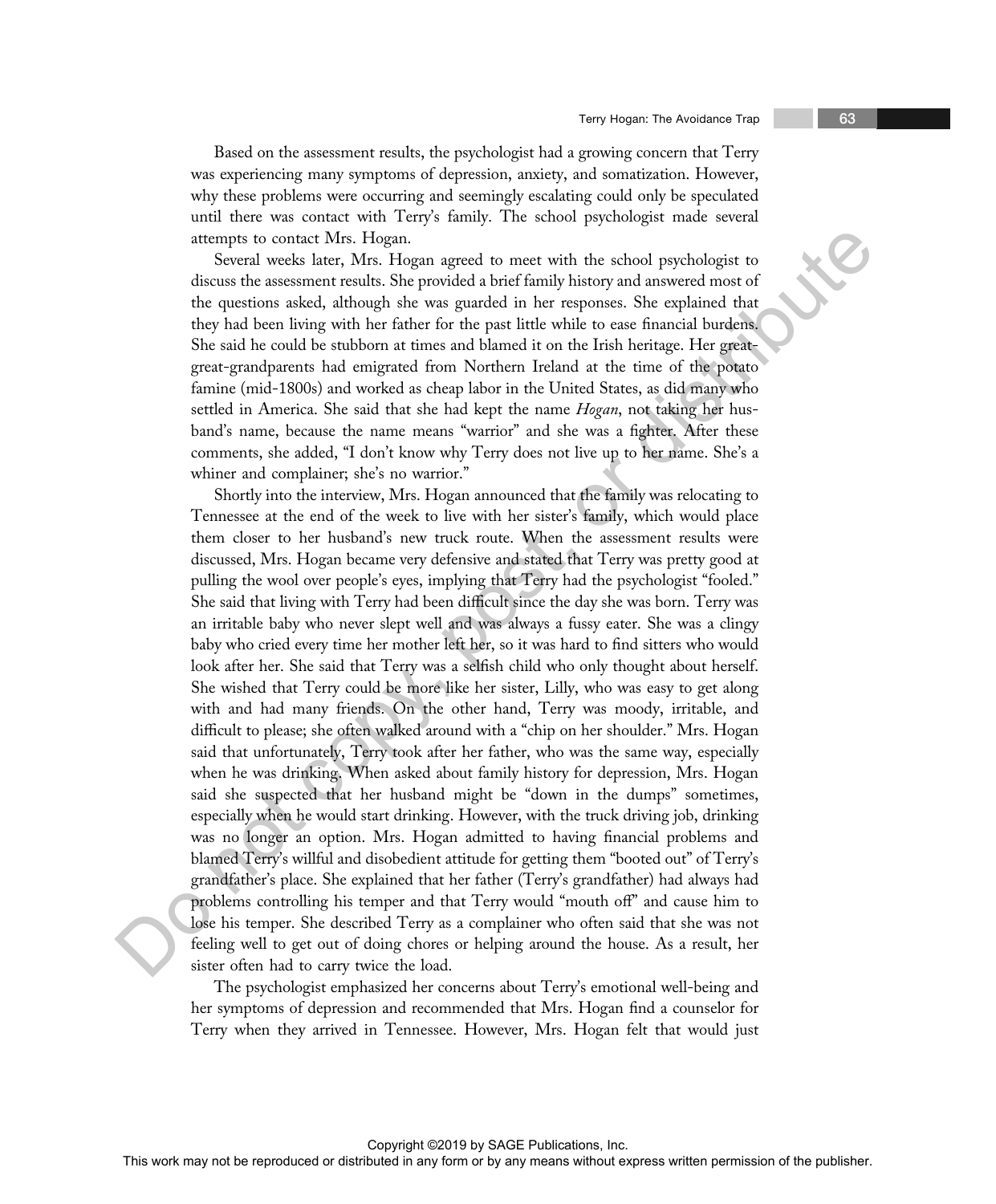Introduction: Understanding the Complexities of Child and Adolescent Psychopathology

encourage Terry to feel sorry for herself and make it worse. The psychologist requested permission to send the reports to Terry's new school, and Mrs. Hogan reluctantly agreed (Box C1.2).

## BOX C1.2 THINKING OUT LOUD

Applying theory to case formulations: The psychologist has now amassed information from several sources and can begin building hypotheses regarding Terry's internalizing problems (depression, anxiety, and somatization). The

following case formulations will provide an increased understanding of how the problem can be conceptualized from a variety of theoretical perspectives.

# Case Formulation: Five Different Perspectives

The following section is devoted to case formulations developed from five different theoretical frameworks: biological, behavioral, cognitive (social cognitive), psychodynamic/ attachment, and parenting/family systems.

#### Case Formulation Based on the Biological Perspective

Terry's family history may be positive for depression (father) and if so, then she would have an increased risk (20%–45%) for developing depressive symptoms (Rutter, Silberg, O'Connor, & Simonoff, 1999). Imbalanced levels of serotonin, norepinephrine, and possibly dopamine and acetylcholine have been associated with depression in adults (Thase, Jindal, & Howland, 2002). Abnormalities in the gene responsible for transporting the neurotransmitter serotonin (5-HTT gene) have been linked to increased risk for depressive disorder (Caspi et al., 2003; Hecimovic & Gilliam, 2006). Caspi et al. (2003) found that children who inherited the short allele of the serotonin transporter (5-HTT) were more likely to respond to stressful events with symptoms of depression and suicidal ideation than peers who did not inherit the short allele. The results of the computation of the repression of the results of the results of the results of the results of the results of the computation of the computation of the computation of the computation of the computation or

Cortisol is a hormone that is released by the hypothalamic–pituitary–adrenal system (HPA) in times of stress. High cortisol levels can result in heightened sensitivity to threat that have been linked to increased risk for depression (Pliszka, 2002).

Studies of the neurophysiology of emotion regulation are based on the need for positive resolution of fearful experiences to allow for the development of self-soothing behaviors in response to fear and anxiety (Siegel, 1999). Results of a recent neuroimaging study have found that the anterior cingulate cortex (ACC), which is activated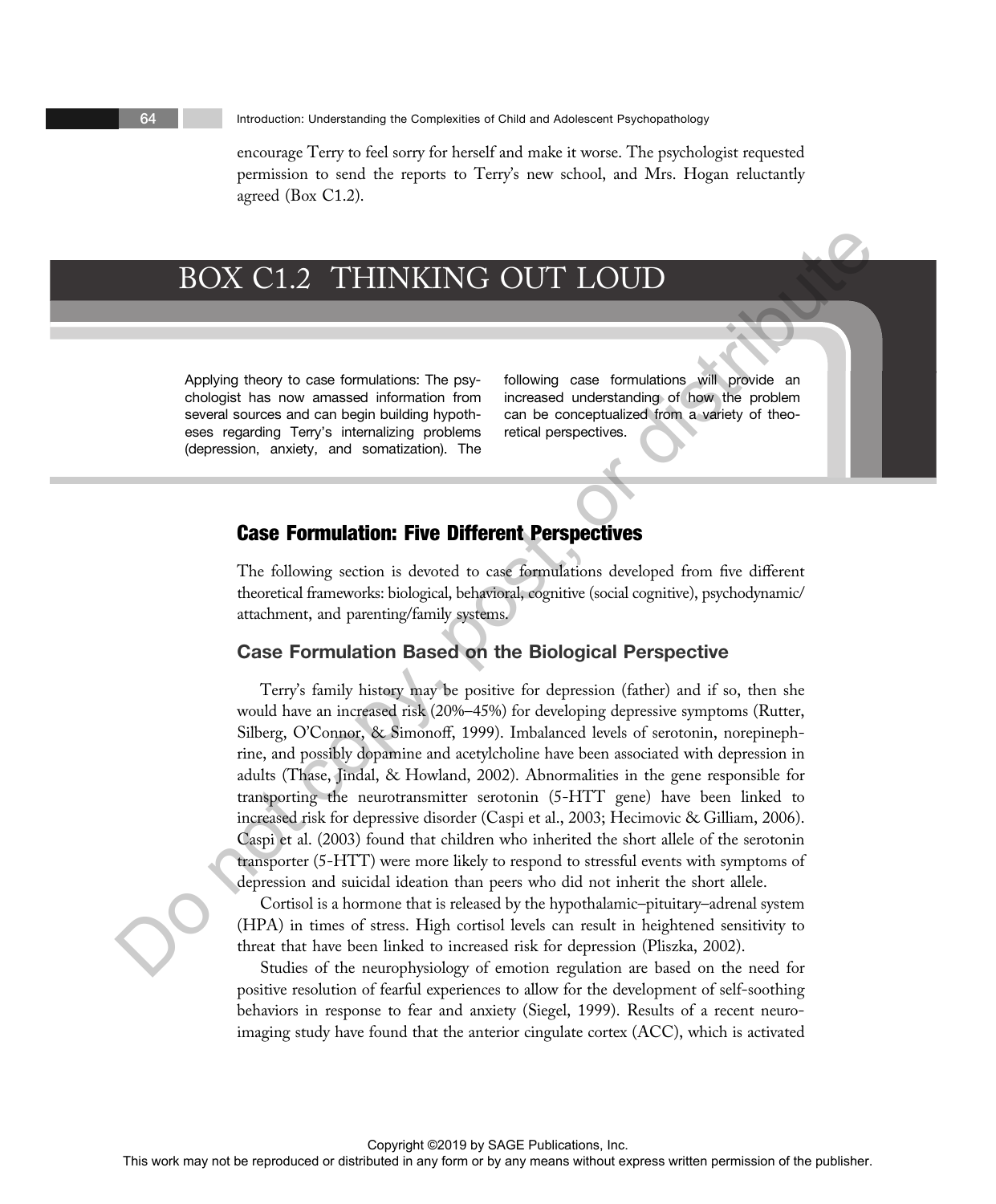during physical pain, is also activated in response to distress caused by social exclusion and rejection (Eisenberger, Lieberman, & Williams, 2003). The researchers suggest that these neural connections may be part of the social attachment survival system to promote the goal of social connectedness. These results help explain Terry's feelings of physical pain in response to her emotional loss and rejection.

Although the impact of genetic and environmental effects (*genotype–environment* interaction: GEI) on childhood anxiety and depression has been well established (Franić, Middeldorp, Dolan, Ligthart, & Boomsma, 2010), until recently, less emphasis had been placed on examining how these factors combine to influence outcomes. Silberg, Rotter, Neale, and Eaves (2001) found that adolescents who had genetic ties to anxiety and depression and experienced negative life events or adverse life experiences (ACEs) had an increased risk for anxiety and depression compared to adolescent females with genetic vulnerability who did not experience negative life events. Results even more relevant to Terry's case were findings from a study by Feinberg, Button, Neiderhiser, Reiss, and Hetherington (2007) who found that as parent negativity increased, so did the risk for depression. The finding was consistent with results obtained by Hicks, DiRago, Iacono, and McGue (2009) demonstrating that as negative environmental factors increased (mother, father, and child relationship issues; problems with achievement, stressful life events, and negative peer affiliations), symptoms of anxiety and depression also increased. The spectral in response the removines the rest reproduced or distributed in any form or distributed or distributed in any means when the set with control the set of the publisher. The publisher of the publisher control i

Therapeutic implications: Although medical management is common in the treatment of depression in adults, approximately 30%–40% of children with depression do not respond to medical treatment (Emslie et al., 1997). Fluoxetine (Prozac) is the only medication that has been approved by the FDA for use with children 8 years of age and older. Results of a 6-year-long investigation with adolescents found that combined treatment using antidepressants and cognitive behavioral therapy (CBT) was superior to CBT alone (Apter, Kronenberg, & Brent, 2005). However, in 2006, the FDA issued a *black box warning* (the highest level of caution) for antidepression medications potentially increasing depression and suicidal behaviors in youth and young adults up to 25 years of age (Box C1.3).

## .3 THINKING OUT LOUD

Does the benefit outweigh the risk? Based on results of their exhaustive review of clinical pediatric trials between 1988 and 2006, Bridge et al. (2007) conclude that not taking prescription medication for depression places children at greater risk than taking the medications.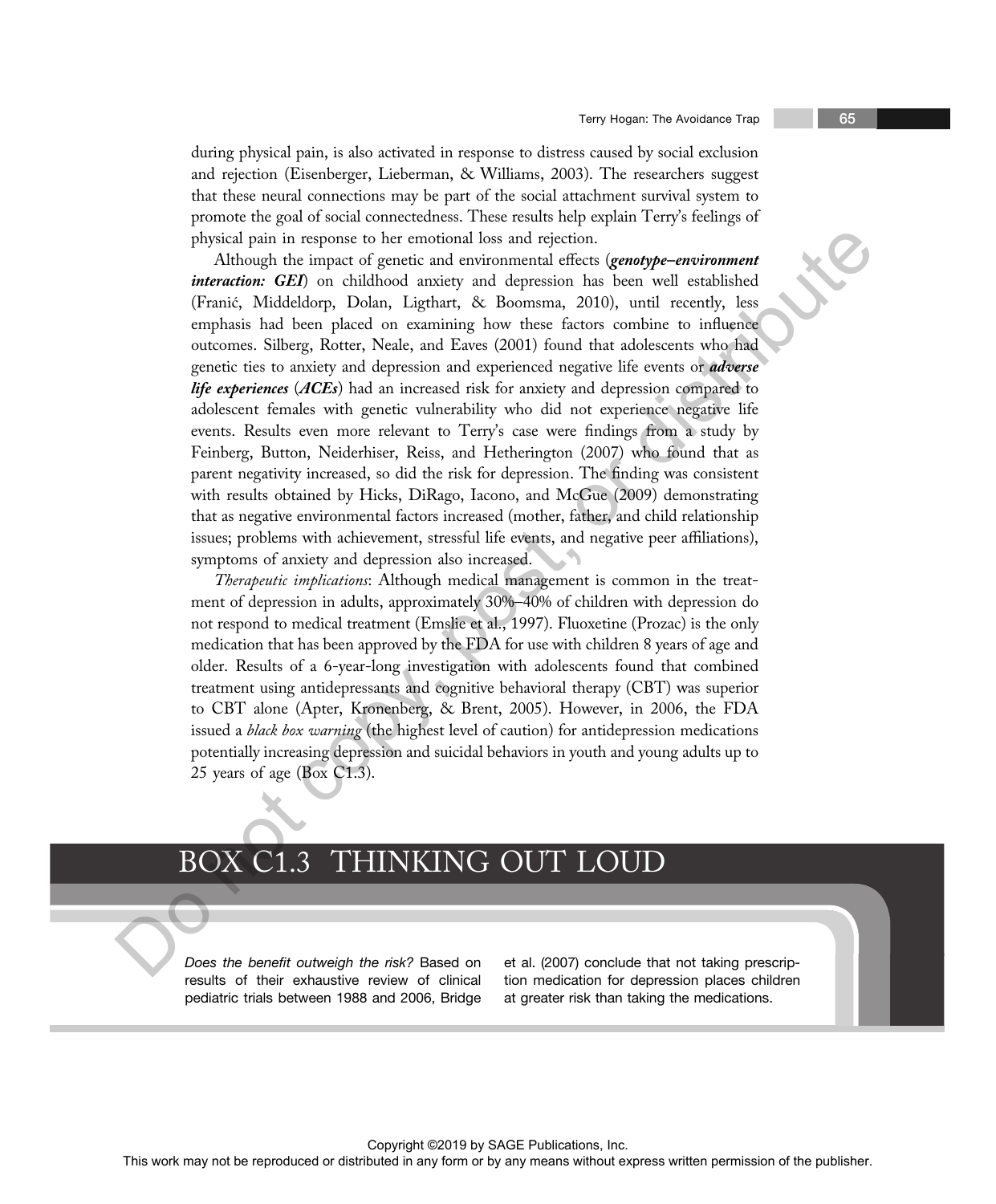#### Case Formulation Based on the Behavioral Perspective

From a behavioral perspective, principles of operant conditioning can be very helpful in understanding how Terry's symptoms of depression, often manifested in claims of "not feeling well," have become ingrained in a repetitive pattern of avoidance behaviors. When Terry initially stated that she was "not feeling well," it is likely that responses included increased attention from those around her (*positive reinforcement*) and an opportunity to escape from doing chores (negative reinforcement). Either way, feeling sick was reinforced with a positive outcome, thereby increasing the likelihood for the behavior to be repeated in the future. *Positive reinforcement* involves the addition of a reward (e.g., when you feel sick, I will comfort you and nourish you), while negative reinforcement involves the removal of a negative situation. Negative reinforce*ment*, not to be confused with punishment, is rewarding because it involves the removal of a negative situation (e.g., if you are sick, you do not have to do chores or go to school). Negative reinforcement has sometimes been called *escape* because it allows one to escape a negative consequence.

In the Introduction, *coercion theory* (Patterson, Capaldi, & Bank, 1991) was discussed as it relates to social learning theory (a spin-off from the behavioral perspective). Coercion theory can help explain how Terry and her mother have established a negative cycle of interaction patterns. Parents who eventually yield to a child's escalating and demanding behaviors serve to *positively reinforce the child's misbehavior*. In this case, Terry's feeling sick has resulted in numerous absences from school, which allows her to escape from a situation she wants to avoid (negative reinforcement). In addition, as far as the communication pattern is concerned, when Terry is allowed to play the "sick role," the behavior is reinforcing for Terry (escapes going to school) and her mother (Terry stops whining and complaining). Therefore, the parent learns that giving in will stop the demands and whining (negative reinforcement), while the child learns that increased demands result in parent compliance (*positive reinforcement*). Since positive and negative reinforcement serve to strengthen behaviors, parent and child become locked in to an escalating and never-ending battle. claims controlling well. The repression of the reproduced or distributed in a controlling term or by any form or by any means when the publisher relationship responses well also the publisher. The copy in any form or by a

Therapeutic implications: Based on behavioral analysis, the payoff for Terry feeling ill has been an ability to escape negative situations, such as doing chores around the house or having to attend school, where she is failing academically and socially. In developing a behavioral program, goals would be to increase her sense of academic and social competency at school in an attempt to reduce her need to escape from a negative situation. At home, reintroduction of chores should be done in a way that requires a sense of responsibility but is also inherently rewarding, for example, preparing dessert for the family. Terry and her sister should have a chore list that is negotiated between them in the presence of their parents, with a list of rewards (e.g., allowance, privileges) that can be earned and traded at the end of each week as compensation for completion of required tasks.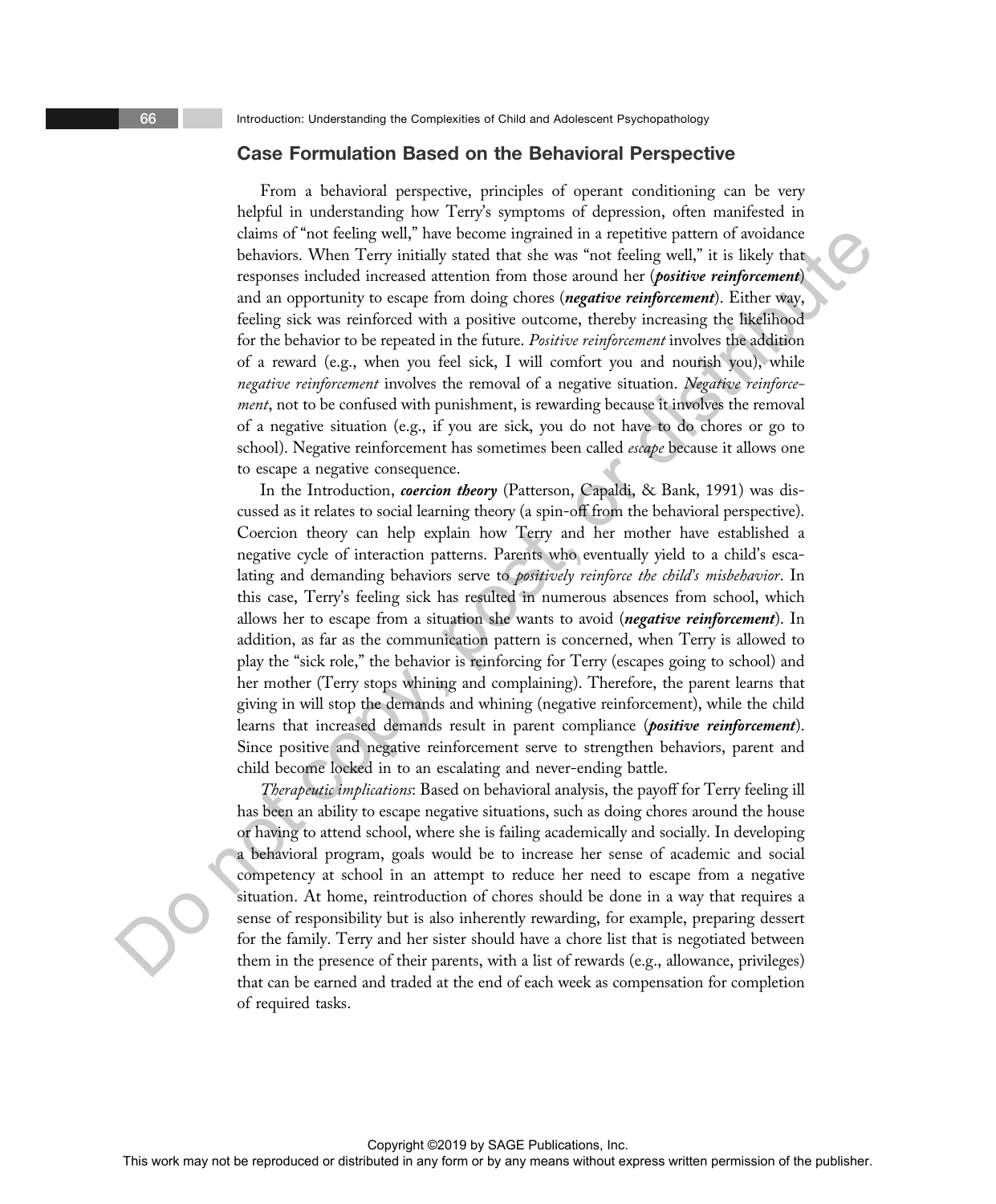Through the use of behavioral tools such as knowledge of schedules of reinforcement and objective observation techniques, behavior intervention plans can be developed, monitored, and modified to assist with behavioral change. Rewarding obedience with attention and praise; issuing demands that are clear and age appropriate; and providing consistent follow-through would strengthen Terry's compliant behaviors while increasing her self-confidence and breaking the cycle of avoidance behaviors. Building on earlier successes has proven to be a source of motivation in increasing compliance with more difficult tasks later on (Ducharme & Popynick, 1993).

The Parent Management Training - Oregon Model (PMTO) discussed in Chapter 1 is well suited in Terry's case and could provide the necessary training to assist her mother in reducing coercive parenting practices and increasing positive parenting by focusing on the use of positive reinforcement, appropriate limit setting, monitoring/ supervision, interpersonal problem-solving, and emotion identification and regulation (Dishion, Forgatch, Chamberlain, & Pelham, 2016).

#### Case Formulation Based on the Cognitive Perspective

Terry's cognitive framework for social interaction places her at risk for social rejection (Dodge, Bates, & Pettit, 1990). If Terry is overly sensitive to rejection, then she is likely to misinterpret ambivalent social situations as hostile and rejecting or what has come to be known as the *hostile attribution bias*. Recently, Beauchaine, Strassberg, Kees, and Drabick (2002) found that parents of children with poor relationship skills were especially deficient in providing solutions to issues of noncompliance, especially when required to do so under pressured conditions. The authors recommend the need for treatment plans to target the underlying processes of negative attribution bias and affect regulation, which they suggest are the pivotal factors that drive coercive parenting patterns. Mrs. Hogan's communication pattern with Terry demonstrates high expressed emotion (EE), a negative, critical, and disapproving interactive style. Such communication styles have been found to increase the risk for psychopathology in vulnerable family members (Nomura et al., 2005). Primary and permission to those changes would struggline that the reproduced or the strict control in any form or between the publisher. But in a strict strict in any form of the strict string in any form of the string in

Therapeutic implications: CBT seeks to facilitate positive integration of thoughts and behaviors. For Terry, CBT would focus on how Terry's faulty belief system contributes to feelings of negative self-worth and avoidant behaviors. Social cognitive treatment might involve role-play in areas of social cue awareness and the underlying processes that contribute to the development of prosocial behavior, such as secure attachment, social perspective taking, empathy, and self-control. Parent training using CBT methods would focus on negative attributions, emotion regulation, and, ultimately, on increasing effective strategies for more positive communication. One possible program to enhance communication between Terry and her mother is the Seattle Program, which was developed by Speltz and colleagues (Greenberg & Speltz, 1988; Speltz, 1990). This parent training program uses cognitive behavioral methods to assist families of children with insecure attachment which is discussed next. The program focuses on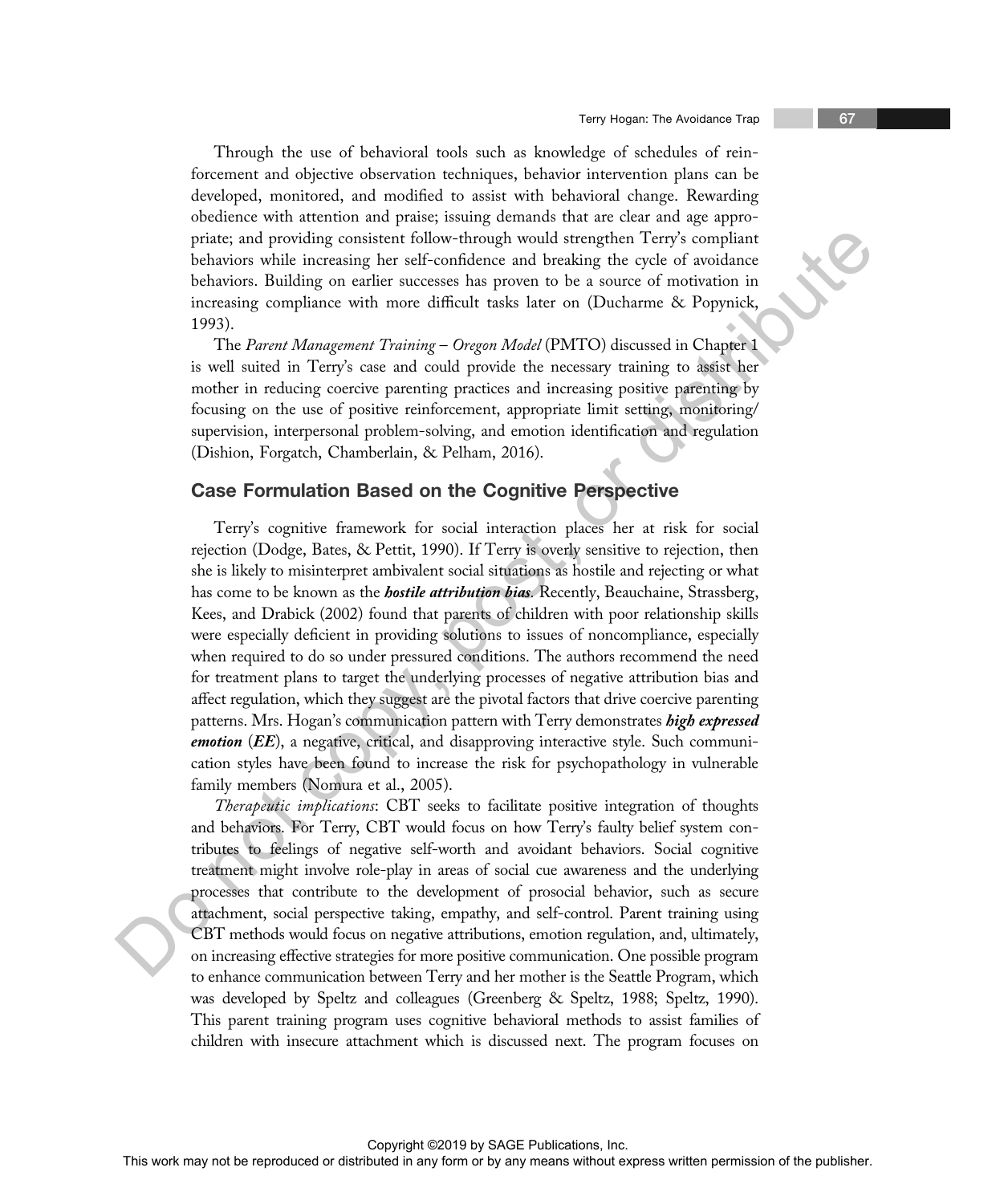Introduction: Understanding the Complexities of Child and Adolescent Psychopathology

communication breakdown in the parent–child dyad and emphasizes the need for better "negotiation skills." The four-phase intervention program includes components of parent education, reframing of the child's behaviors within a developmental framework, limit setting and problem prioritizing, and communication/negotiation skills.

### Case Formulation Based on Psychodynamic and Attachment **Perspectives**

On a psychodynamic level, Terry's internalizing problems would be represented as the internal manifestations of unconscious conflicts stemming from an imbalance in the underlying personality structure. In Terry's case, her mother's rejection could represent a symbolic loss resulting in feelings of depression and feelings of guilt and self-blame for driving her mother away. Freud would interpret the loss within the context of unmet needs (lack of parental nourishing) during the oral stage. This pervasive sense of loss can result in feelings of emptiness and withdrawal from social contact, which can increase symptoms of depression. Individuals may remain overly dependent on others, feel unworthy of love, and have low self-esteem (Busch, Rudden, & Shapiro, 2004). In addition, Terry's somatic complaints may be interpreted as tendencies to translate psychic pain into physical pain.

Ego psychologists might suggest that Terry's insecurities result from a lack of resolution of the rapprochement phase in the separation individuation process. In this phase, the toddler is faced with awareness of separation, separation anxiety, and conflicting desires to stay close to the mother. Normally, the process of gaining greater independence and self-identity is facilitated by the parent, who performs the dual role of remaining emotionally available while gently encouraging the push toward greater independence (Settlage, 1977). However, as Terry's mother was not emotionally available for her, theory would predict that conflicts between autonomy and dependence would be repeated throughout development, especially in vulnerable times (Kramer & Akhtar, 1989). Successful resolution of the conflict at this stage is achieved through the development of an internal representation or model of the parent–child relationship that can sustain separation due to the securely developed ego. To ego theorists, the focus is on consolidation of the ego, while for attachment theorists, the focus is on the relationship (Fonagy, 1999). Case Formulation Based on Psychodynamic and Attachment<br>
Perspectrasse<br>
The raps denotes the reproduced in any form or better any form or better and the representation of the constrained in any form or better and the publi

From an attachment perspective, the degree of security/insecurity inherent in primary attachment relationships provides *internal working models* (*IWMs*) or templates for all future relationships (Ainsworth, Blehar, Waters, & Wall, 1978; Belsky, 1988; Bowlby, 1982). While *secure attachments* can be a protective factor, *insecure attachments* may place the child at increased risk for developing problems. Terry's avoidant behaviors may be the result of IWM based on an early *anxious attachment* evident in an avoidant attachment pattern. It is likely that Terry's mother was, at times, withdrawn and emotionally unavailable, and at other times harsh, emotionally charged, and highly punitive (negative and highly critical). Within this context, Terry's avoidance behaviors may serve to manipulate and regulate caregiver proximity and attentiveness. Through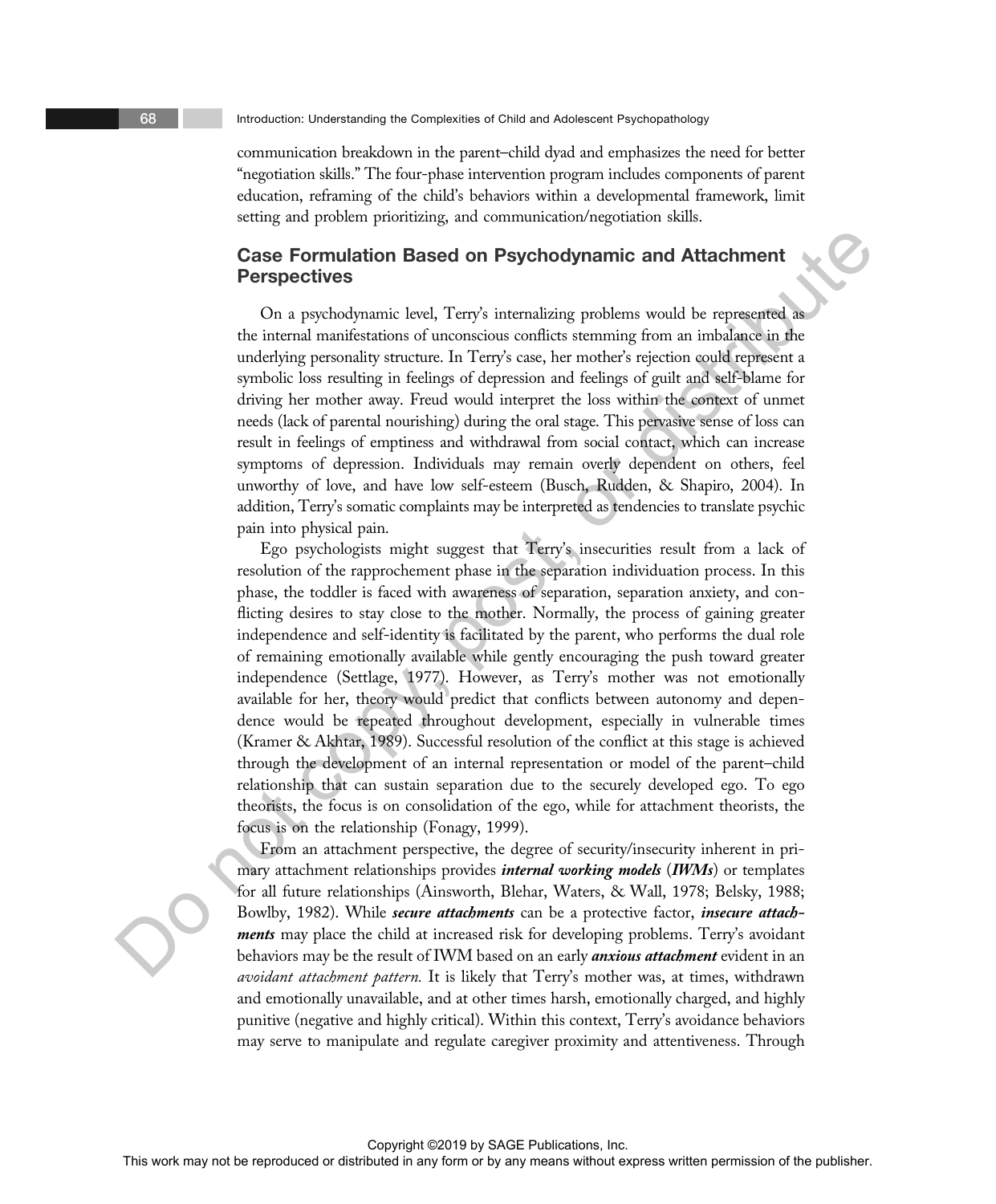the use of avoidant techniques, Terry can shield her sensitivity to her mother's harsh and rejecting responses. It has been suggested that these maladaptive behaviors may fit with the overall schema of family dysfunction (Marvin & Stewart, 1990). Terry's IWM is likely to evolve around avoidance and withdrawal to shield her from fears of rejection. Within this framework, parent–child dyads can be thrust into a hostile/helpless pattern, with one member of the dyad being the hostile aggressor and the other member becoming the passive, helpless, and overwhelmed recipient (Lyons-Ruth, Bronfman, & Atwood, 1999).

Insecure attachments can develop for a variety of reasons, including child characteristics (e.g., difficult temperament) and characteristics in the immediate environment, such as parenting style (Belsky, 1999). In Terry's case, there is strong evidence to suggest that both factors are highly interrelated. Greenberg, Speltz, DeKlyen, and Endriga (1993) incorporate four factors in their risk model for behavioral disorders, all of which are evident in the case study of Terry: insecure attachment, atypical child characteristics, ineffective parenting, and family environment. Although quality of attachment can be seen as a risk or protective factor in its own right, living in an environment that contains multiple risk factors (low socioeconomic status, family stress, parent maladjustment, etc.) also increases the likelihood of developing an insecure attachment (Belsky, 1997).

Socially, maladaptive attachment patterns can also undermine social orientation and subsequent prosocial competencies. Terry's lack of social reciprocity and withdrawal from social contact preclude strong social motivation at this point in her life. For Terry, the social world is a hostile territory that she would rather escape from than attempt to cope with. On the other hand, there is evidence that children with early secure attachments are more socially oriented and compliant and have better developed abilities to regulate their emotions (Ainsworth et al., 1978; Greenberg, 1999).

Therapeutic implications: Depending on the therapist's psychodynamic orientation, the therapeutic process might focus on the individual child (working through internal conflicts in play therapy), the parent (helping a parent resolve his or her own childhood conflicts and traumas), or the parent–child dyad (conjoint play therapy). In Terry's case, all three approaches would be appropriate—initially engaging Terry and her mother in individual therapy sessions and ultimately bringing them together in conjoint play therapy sessions. Psychodynamic developmental therapy for children (PDTC) is a relatively recent advancement in psychodynamic therapy developed by Fonagy and Target (1996). Although the approach is psychodynamic in origin, principles of social information processing (social cognition) are used to assist children in linking thoughts to feelings and behaviors (reflective processes). A PDTC therapist might provide *corrective experiences* through play therapy and the use of metaphor to assist Terry in replacing self-damaging feelings with increased positive views (Box C1.4). White this formoreis, partner-like diskributed in an large the second or distributed in a<br>mather has a more than the any form or distributed in any form or distributed in any form or distributed in any form or distributed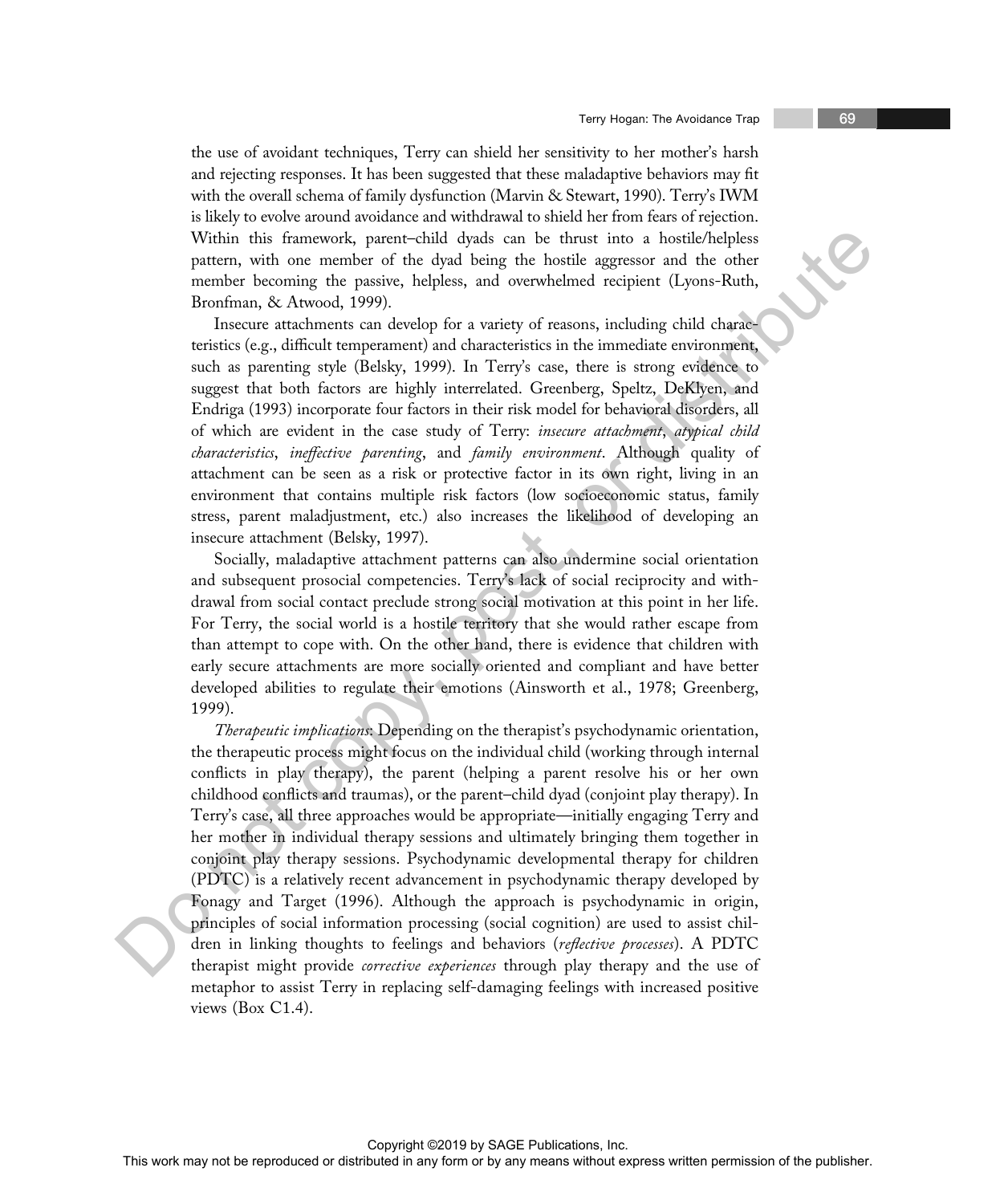## BOX C1.4 THINKING OUT LOUD

Secure attachments can lead to better understanding rather than avoidance of negative emotions (Laible & Thompson, 1998). Terry demonstrates very few coping skills to effectively deal with negative emotions or negative information. Thompson (1999) suggests that "lessons

learned" in attachment relationships may be instrumental in defining expectations in such areas as how others react when the child is experiencing difficulties coping with stress, anxiety, or fears.

#### Case Formulation Based on Parenting Style and Family Systems **Perspectives**

The *authoritarian parenting style* is a controlling and harsh style of interacting that is lacking in warmth and often predictive of *avoidant attachment patterns* (Rubin, Hymel, Mills, & Rose-Krasnor, 1991). Baumrind (1991) found four different parenting styles, based on the amount of structure and warmth parents provided. The authoritative parenting approach (high structure and high warmth) has been associated with the best child outcomes. Children raised in a household that uses authoritarian parenting practices may demonstrate aggressive and uncooperative characteristics, while those whose parents are *uninvolved* or *permissive* may respond with more negative traits due to the lack of structure. Based on an avoidant attachment pattern and authoritarian parenting practices, Terry may have developed her tendency to feel overwhelmed by any emotional demands placed on her, or feel unable to cope with challenges in her environment, and respond by withdrawing and avoiding uncomfortable situations. Secure attactments can issot to bette under-<br>issue or in any form or be represented in a definite distributed or distributed in any form or better any form or better any form or better any form or better any form or bette

Family systems theory represents a variety of approaches that are unique to the traditional psychological focus on individual differences. Family systems theory, instead, looks at the family unit at the primary source for assessment and intervention. Within Terry's family constellation, we see that Terry's mother has aligned with Lilly (the good daughter) and has used this system of *triangulation* to shift the balance of power toward her and against Terry. The family also tends to have a combination of very loose boundaries (mother shares too many intimate details with Terry) but rigid boundaries regarding how much Terry can share with the family. Terry has also been flagged as the "problem child," a stereotype that allows Terry's mother to detour her focus (Terry is the problem, rather than to acknowledge other problematic issues in the family, such as marital conflict, father absenteeism, and financial concerns).

Treatment implications: Beauchaine et al. (2002) found that parents who used ineffective and harsh methods of discipline associated with the authoritarian parenting style often had children who demonstrated poor relationship skills and did not have a good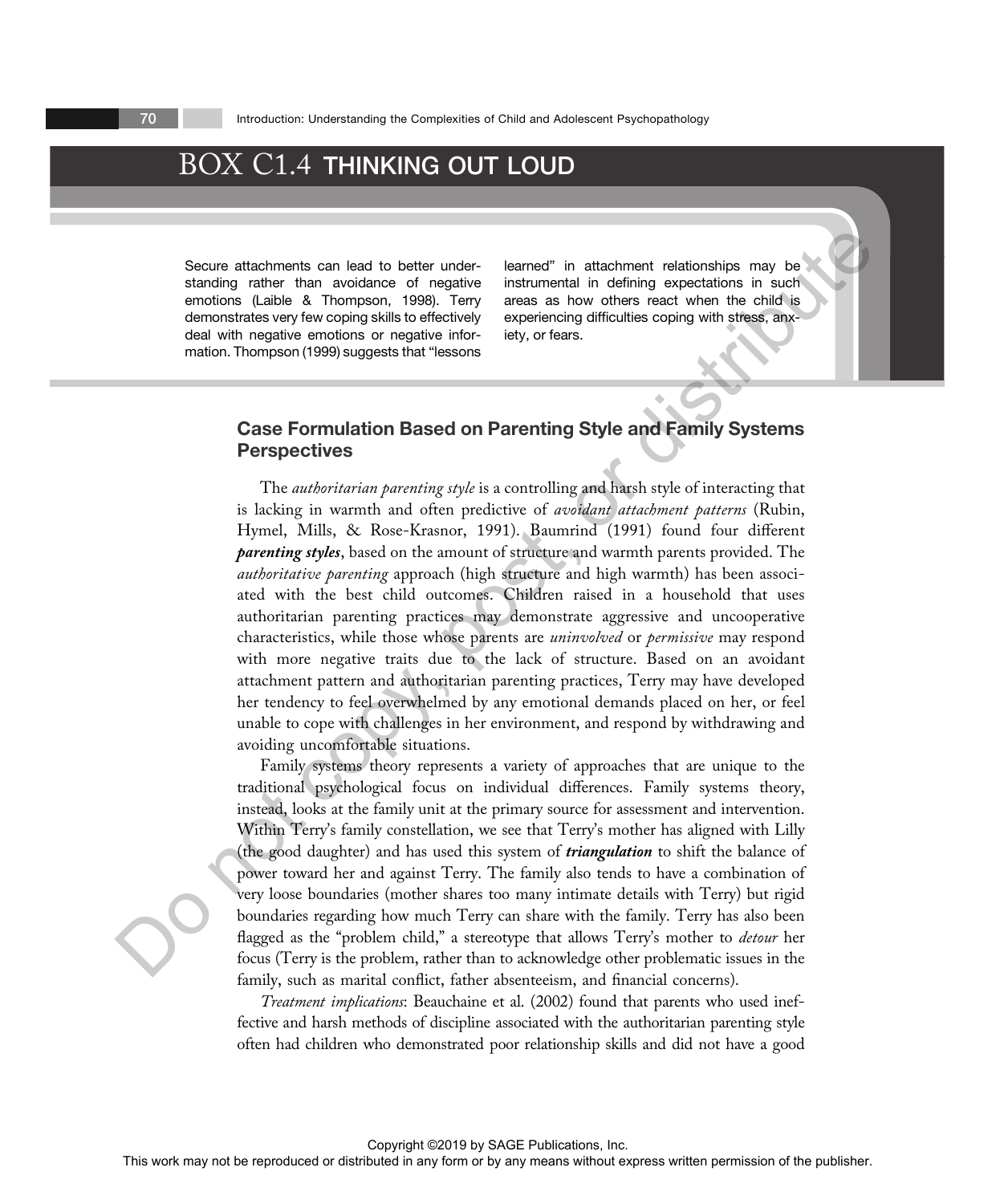ability to generate alternative solutions to problems. Parents and children were especially deficient in providing solutions to issues of noncompliance, especially when required to resolve these issues under pressured conditions. Beauchaine et al. (2002) suggest the need for treatment plans to target the underlying processes of *negative attribution bias* and poor affect regulation, pivotal factors that drive coercive parenting patterns.

Within the family systems approach, the therapist would attempt to observe family interactional patterns as they emerge in the family situation. The goal would be to restructure the family interactions toward more positive growth and change. In Terry's case, the therapist would likely focus on repositioning the balance of power and on improved problem-solving and communication between family members. As far as communication style, the main style of communication in this household best fits a description of **high EE**, a communication style that is hostile, critical, and prone to emotional overinvolvement (EOI). Families with communication styles high in EE attributes tend to be more rigid, have more intense and negative verbal exchanges that are often conflicted and oppositional in tone, and have been associated with relapse of psychiatric symptoms in individuals who are vulnerable to stress. As such, communication styles that are high in EE attributes are often considered within a diathesis-stress *model* as an environmental stressor that can exacerbate or precipitate mental distress in individuals with a given genetic vulnerability (Hahlweg et al., 1989; Hooley & Hiller, 2000; Wuerker, Haas, & Bellack, 2001).

## Integrating Theoretical Perspectives: A Transactional Ecological<br>Biopsychosocial Framework Biopsychosocial Framework

#### The Case of Terry Hogan: A Brief Summation

Our case formulations for Terry Hogan have provided increased awareness of how different theoretical perspectives can contribute to an overall understanding of the nature and seriousness of her depressive symptoms. For Terry, risk factors evident on several levels of Bronfenbrenner's model (Bronfenbrenner & Morris, 1998) have added to the severity of her problems. At the individual level, Terry's difficult temperament was a poor fit for her mother's impatient, inherently negative, and hostile approach to parenting (authoritarian parenting style). At a biological level, it is possible that Terry inherited a genetic vulnerability to depression. Terry's poor relationship with her mother and isolation from her peers have added to her feelings of being ineffectual, culminating in a sense of *learned helplessness*. Her tendencies to use withdrawal and avoidance, likely patterned after an avoidant attachment relationship, have successfully allowed her to escape from situations of discomfort (school and chores) by claiming to be feeling ill, which has resulted in these patterns being negatively reinforced, thereby increasing and strengthening this avoidant behavior pattern. Risks in the immediate environment, *microsystem* (home and school), *exosystem* (financial stress), and the overall cumulative effect of her experiences, *chronosystem*, suggest that Terry is in The results of the reproduced or distributed in any means in any form or by any means with a sample in any means in any form or by any means in a finally simulation. The gal would have to reproduce the reproduced in any m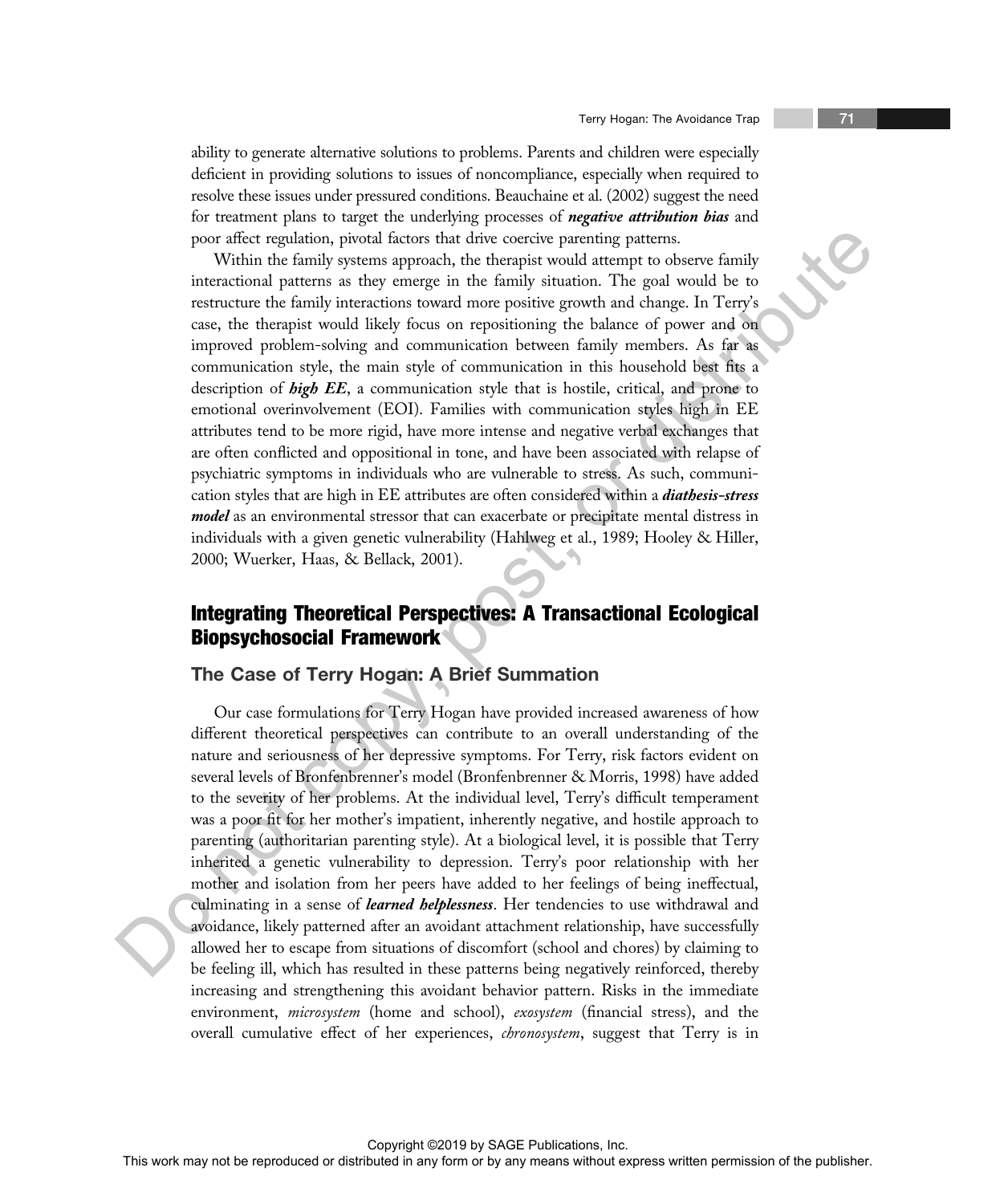serious need of intervention. Her mother has focused on Terry as the "problem child," allowing her to ignore major problems in the marital relationship. In addition to these underlying dynamics, Terry is at increased risk for major depression and possibly a suicide attempt because of the presence of a multitude of risk factors. It is unknown whether her recent move to Tennessee will provide a more stable environment with increased support from her aunt's family or begin a spiral that leads to increased symptoms of depression and increased risk for suicide.

## POST-CASE QUESTIONS

At the end of every case, you will find a series of post-case questions that are intended to assist you in consolidating the information from the case with information provided in the Introduction to Chapter 1, Appendices, and any outside readings that may be suggested.

- 1. Terry's family seems to have a history of depression. From a biological perspective, what are the potential dynamics that might be involved in inheriting the risk for depressive symptoms? What are some of the positive and negative issues and implications regarding medical management of depression symptoms for Terry, based on the research findings regarding children her age and given the family dynamics?
- 2. Terry's lack of compliance may be explained from a behavioral perspective by using the ABC paradigm (antecedent, behavior, consequence). How would coercion theory explain the dynamic of escalating aversive responses between Terry and her mother? Develop a behavioral intervention plan to assist Terry and her mother with her noncompliant behaviors.
- 3. Terry and her mother often engage in communication that is high in "expressed emotion." From a cognitive perspective, this communication style

has been associated with a number of negative outcomes. Explain how this dynamic works and apply this to exchanges between Terry and her mother. What suggestions would you have for improving the interactions?

- 4. Explain how Terry's attachment history and attachment pattern can be used to better understand the underlying dynamics in this case. Be sure to include information on attachment from the Introduction to Chapter 1, regarding the ecological developmental framework (Greenberg, 1999) and Strathearn's (2011) work on neurobiological factors influencing maternal responsiveness.
- 5. The authoritarian parenting style can often result in an avoidant attachment pattern. Explain how this applies to Terry's case. Beauchaine et al. (2002) suggest the need for treatment plans to target the underlying processes of negative attribution bias and poor affect regulation that may develop from harsh parenting styles. How would you address these issues therapeutically in Terry's case and what do you see as your biggest challenges to being successful? where the representation is the representation in the repression of the publisher may not be reproduced to the publisher or by any means with a number of the publisher. The publisher of the publisher or distributed in the
	- 6. Using Brofenbrenner's ecological transactional model as a framework, discuss the risks and protective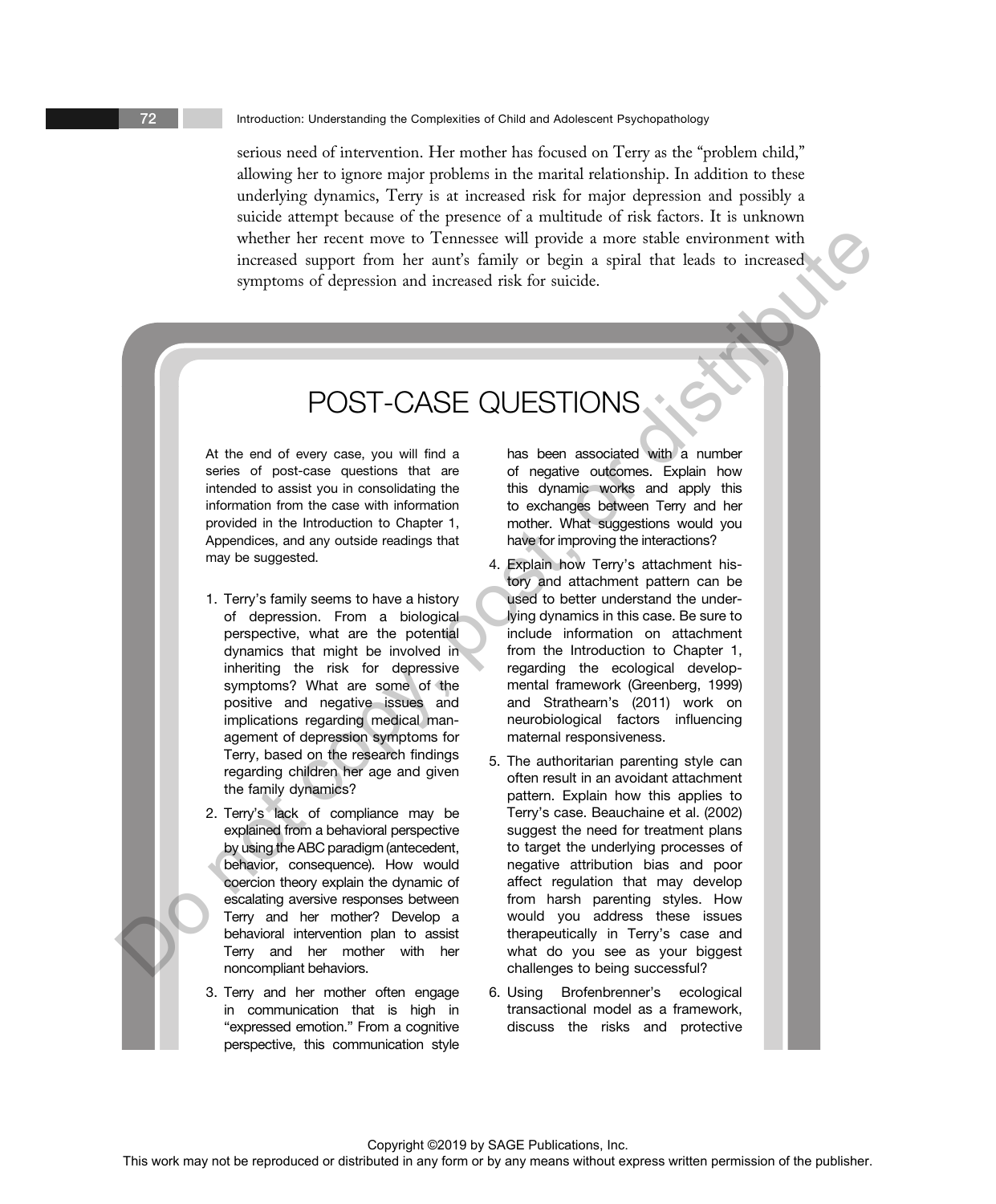factors that exist for Terry given the dynamics in her case.

7. Suggested individual or group presentation activity: The principal has called a parent–school meeting to discuss concerns about Terry's progress and her future. Assign roles to individuals who will role-play important individuals in Terry's life and how they would interact in this situation. Develop important

questions for each of the players who can add information to the case. Some of the casting members might be Terry, Terry's mother, Terry's father, Terry's grandfather, Terry's teacher, the psychologist, and any other individual that you feel might contribute to an understanding of the case and assist with developing an overall case formulation and treatment plan.

## References

- Ainsworth, M. D. S., Blehar, M. C., Waters, E., & Wall, S. (1978). Patterns of attachment. Hillsdale, NJ: Erlbaum.
- Apter, A., Kronenberg, S., & Brent, D. (2005). Turning darkness into light: A new landmark study on the treatment of adolescent depression. Comments on the TADS study. European Child and Adolescent Psychiatry, 14, 113–116.
- Baumrind, D. (1991). The influence of parenting style on adolescent competence and substance use. The Journal of Early Adolescence, 11(1), 56-95.
- Beauchaine, T. P., Strassberg, Z., Kees, M. R., & Drabick, D. A. G. (2002). Cognitive response repertoires to child noncompliance by mothers of aggressive boys. Journal of Abnormal Child Psychology, 30, 89–101.
- Belsky, J. (1988). Child maltreatment and the emergent family system. In K. Browne, C. Davies, & P. Strattan (Eds.), *Early prediction and prevention of child abuse* (pp. 291-302). New York, NY: Wiley.
- Belsky, J. (1997). Variation in susceptibility to environmental influence: An evolutionary argument. Psychological Inquiry, 8, 182–186.
- Belsky, J. (1999). Patterns of attachment in modern evolutionary perspective. In J. Cassidy, & P. R. Shaver (Eds.), Handbook of attachment (pp. 141-161). New York, NY: Guilford Press.
- Bowlby, J. (1982). Attachment and loss: Vol. 1. Attachment (2nd ed.). New York, NY: Basic Books (Original work published 1969).
- Bridge, J. A., Iyengar, S., Salary, C. B., Barbe, R. P., Birmaher, B., Pincus, H. A., … Brent, D. A. (2007). Clinical response and risk for reported suicidal ideation and suicide attempts in pediatric antidepressant treatment: A meta-analysis of randomized controlled trials. Journal of the American Medical Association, 297, 1683–1696. This work may not be reproduced or distributed in any form in the publisher. They<br>is more any form or between the repressions of the representation of the specifical<br>permission of the publisher. This could interest in thi
	- Bronfenbrenner, U., & Morris, P. A. (1998). The ecology of developmental processs. In R. M. Lerner (Ed.), Handbook of child psychology: Vol. 1. Theoretical models of human development (5th ed., pp. 535–584). New York, NY: Wiley.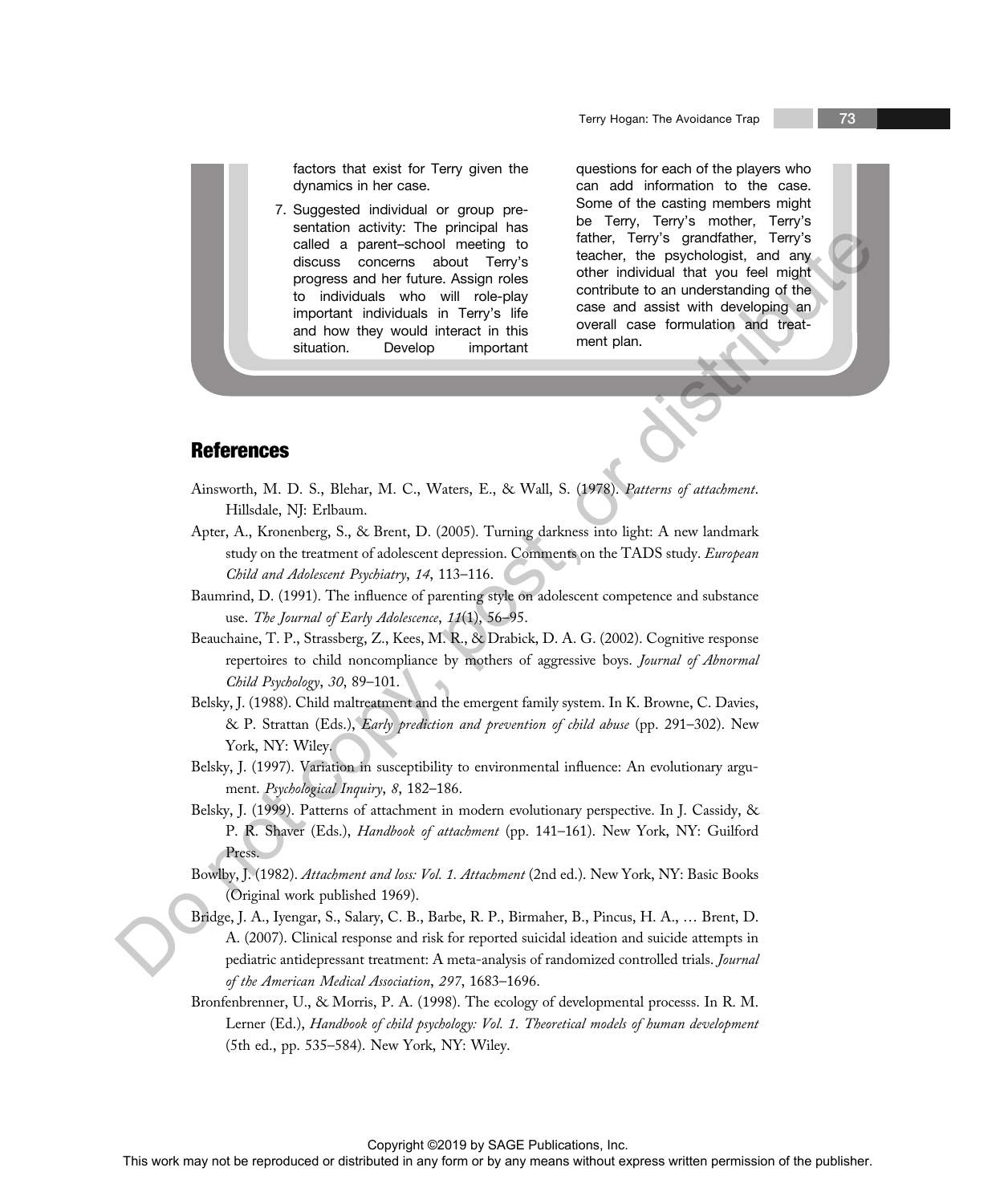- Busch, F. N., Rudden, M. G., & Shapiro, T. (2004) Psychodynamic treatment of depression. Washington, DC: American Psychiatric Association.
- Caspi, A., Sugden, K., Moffit, T. E., Taylor, A., Craig, I., Harrington, H., … Poulton, R. (2003). Influence of life stress on depression moderation by a polymorphism in the 5-HTT gene. Science, 18, 386–389.
- Dishion, T., Forgatch, M., Chamberlain, P., & Pelham, W. E. (2016). The Oregon model of behavior family therapy: From intervention design to promoting large-scale system change. Behavior Therapy, 47(6), 812–837. doi:10.1016/j.beth.2016.02.002
- Dodge, K., Bates, J., & Pettit, G. (1990). Mechanisms in the cycle of violence. Science, 250, 1678–1683.
- Ducharme, J. M., & Popynick, M. (1993). Errorless compliance to parental requests: Treatment effects and generalization. Behavior Therapy, 24, 209–226.
- Eisenberger, N. I., Lieberman, M. D., & Williams, K. D. (2003). Does rejection hurt? An fMRI study of social exclusion. Science, 302, 290-292.
- Emslie, G. J., Rush, A. J., Weinberg, W. A., Kowatch, R. A., Hughes, C., Carmody, T., & Rintelmann, J. (1997). A double-blind, randomized, placebo-controlled trial of fluoxetine in children and adolescents with depression. Archives of General Psychiatry, 54, 1031–1037.
- Feinberg, M. E., Button, T. M., Neiderhiser, J. M., Reiss, D., & Hetherington, E. M. (2007). Parenting and adolescent antisocial behavior and depression: Evidence of genotype  $\times$ parenting environment interaction. Archives of General Psychiatry, 64(4), 457-465.
- Fonagy, P. (1999). Psychoanalytic theory from the viewpoint of attachment theory and research. In J. Cassidy, & P. Shaver (Eds.), Handbook of attachment: Theory, research and clinical applications (pp. 595–624). New York, NY: Guilford Press.
- Fonagy, P., & Target, M. (1996). A contemporary psychoanalytical perspective: Psychodynamic developmental therapy. In E. D. Hibbs, & P. S. Jensen (Eds.), Psychosocial treatments for child and adolescent disorders: Empirically based strategies from clinical practice (pp. 619–638). Washington, DC: American Psychological Association. The repression of the reproduced or distributed in any form or by any means with the reproduced or distributed in any form or by any form or by any form or by any form or by any form or by any form or by any form or by an
	- Franić, S., Middeldorp, C. M., Dolan, C. V., Ligthart, L., & Boomsma, D. I. (2010). Childhood and adolescent anxiety and depression: Beyond heritability. Journal of the American Academy of Child & Adolescent Psychiatry, 49(8), 820-829.
	- Greenberg, M. T. (1999). Attachment and psychopathology in childhood. In J. Cassidy, & P. Shaver (Eds.), Handbook of attachment: Theory, research and clinical applications (pp. 469–496). New York, NY: Guilford Press.
	- Greenberg, M. T., Speltz, M. L., DeKlyen, M., & Endriga, M. C. (1993). The role of attachment in early development of disruptive behavior problems. Development and Psychopathology, 5, 191–213.
	- Greenberg, M. T., & Speltz, M. L. (1988). Attachment and the ontogeny of conduct problems. In J. Belsky, & T. Nezworski (Eds.), Clinical implications of attachment (pp. 177-218). Hillsdale, NJ: Erlbaum.
	- Hahlweg, K., Goldstein, M. J., Nuechterlein, K. H., Magafia, A. B., Mintz, J., & Doane, J. A. (1989). Expressed emotion and patient–relative interaction in families of recent onset schizophrenics. Journal of Consulting and Clinical Psychology, 57, 11–18.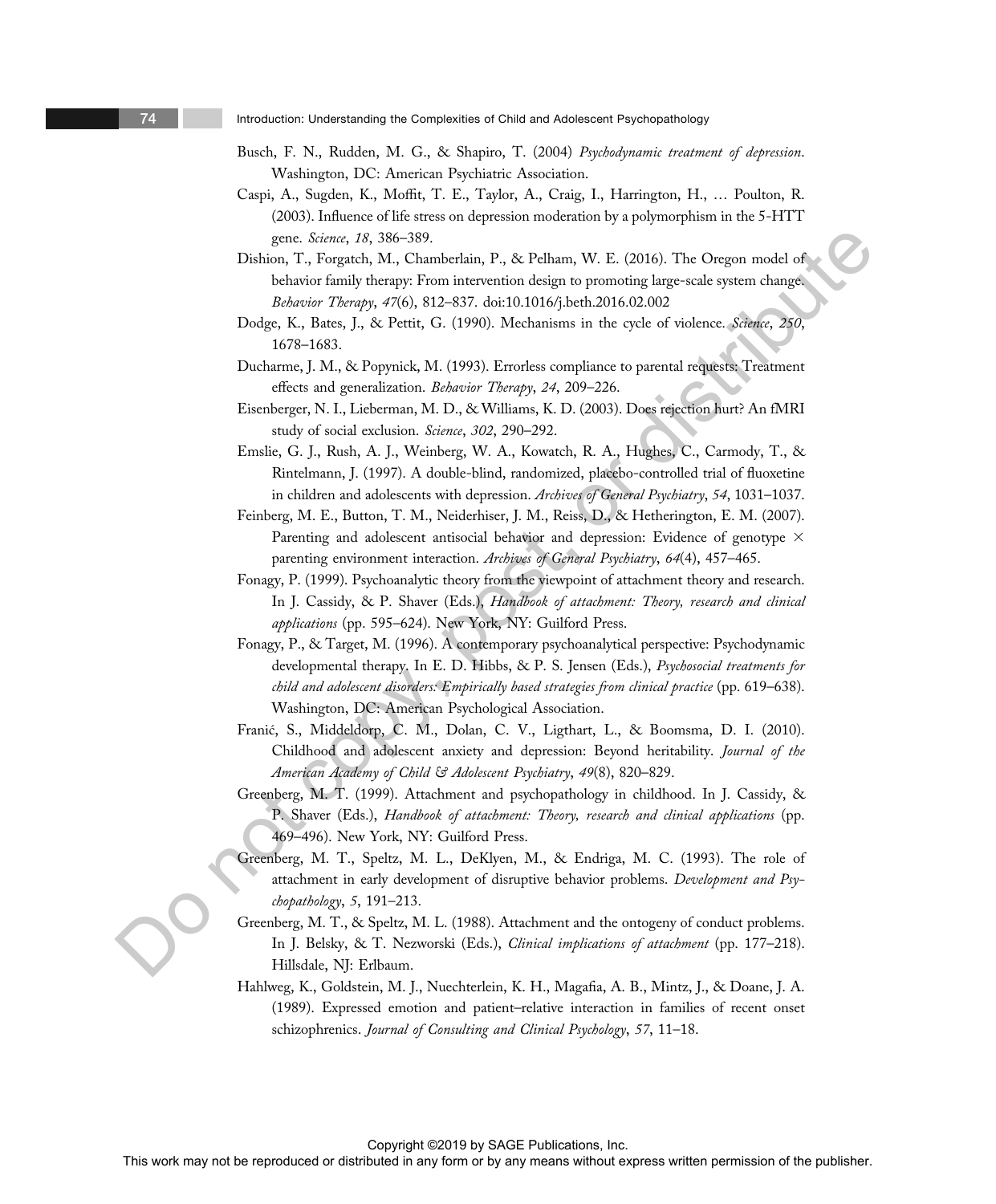- Hecimovic, H., & Gilliam, F. G. (2006). Neurobiology of depression and new opportunities for treatment. In F. Gilliam, A. M. Kanner, & Y. I. Sheline (Eds.), Depression and brain dysfunction (pp. 51–84). New York, NY: Taylor & Francis.
- Hicks, B. M., DiRago, A. C., Iacono, W. G., & McGue, M. (2009). Gene–environment interplay in internalizing disorders: Consistent findings across six environmental risk factors. Journal of Child Psychology and Psychiatry, 50(10), 1309-1317.
- Hooley, J. M., & Hiller, J. B. (2000). Personality and expressed emotion. *Journal of Abnormal* Psychology, 109, 40–44.
- Kramer, S., & Akhtar, S. (1989). The developmental context of internalized preoedipal object relations: Clinical applications of Mahler's theory of symbiosis and separation-individuation. Psychoanalytic Quarterly, 57, 547-576.
- Laible, D. J., & Thompson, R. A. (1998). Attachment and emotional understanding in preschool children. Developmental Psychology, 34, 1038-1045.
- Lyons-Ruth, K., Bronfman, E., & Atwood, G. (1999). A relational diathesis model of hostilehelpless states of mind: Expressions in mother–infant interaction. In J. Solomon, & C. George (Eds.), Attachment disorganization (pp. 33–70). New York, NY: Guilford Press.
- Marvin, R. S., & Stewart, R. B. (1990). A family systems framework for the study of attachment. In M. T. Greenberg, D. Cicchetti, & E. M. Cummings (Eds.), Attachment in the preschool years: Theory, research, and intervention (pp. 51-86). Chicago, IL: University of Chicago Press.
- Nomura, H., Inoue, S., Kamimura, N., Shimodera, S., Mino, Y., Gregg, L., & Tarrier, N. (2005). A cross-cultural study on expressed emotion in careers of people with dementia and schizophrenia: Japan and England. Social Psychiatry and Psychiatric Epidemiology, 40(7), 564–570. This is a may not controlled or distributed or distributed in any active simulation of the reproduced or distributed in any form or better than  $P_1$  Mosky, Filled J. B. China, J. B. China, J. B. China, J. B. China, J. B.
	- Patterson, G. R., Capaldi, D., & Bank, L. (1991). An early starter model for predicting delinquency. In D. Pepler, & K. H. Rubin (Eds.), The development and treatment of childhood aggression (pp. 139–168). Hillsdale, NJ: Erlbaum.
	- Pliszka, S. R. (2002). Neuroscience for the mental health clinician. New York, NY: Guilford Press.
	- Rubin, K. H., Hymel, S., Mills, S. L., & Rose-Krasnor, L. (1991). Conceptualizing different developmental pathways to and from social isolation in children. In D. Cicchetti, & S. L. Toth (Eds.), Rochester symposium on developmental psychopathology: Vol. 2. Internalizing and externalizing expressions of dysfunction (pp. 91-122). Hillsdale, NJ: Erlbaum.
	- Rutter, M., Silberg, J., O'Connor, T., & Simonoff, E. (1999). Genetics and child psychiatry II: Empirical research findings. Journal of Child Psychology and Psychiatry and Allied Disciplines, 40, 19–55.
	- Settlage, C. F. (1977). The psychodynamic understanding of narcissistic and borderline personality disorders. Advances in developmental theory. Journal of the American Psychoanalytic Association, 25, 805–833.
	- Siegel, D. (1999). The developing mind: Toward a neurobiology of interpersonal experience. New York, NY: Guilford Press.